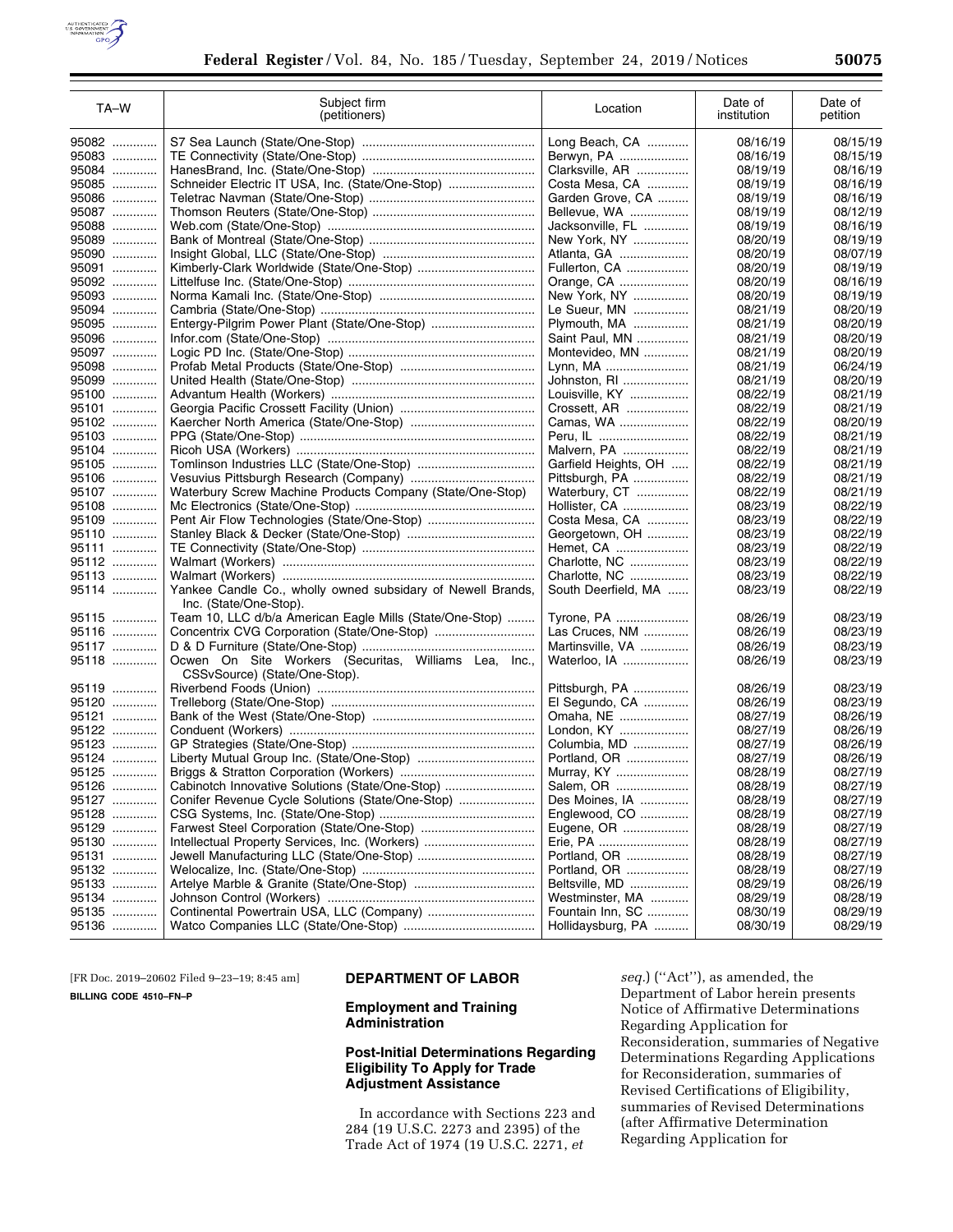Reconsideration), summaries of Negative Determinations (after Affirmative Determination Regarding Application for Reconsideration), summaries of Revised Determinations (on remand from the Court of International Trade), and summaries of Negative Determinations (on remand from the Court of International Trade) regarding eligibility to apply for trade adjustment assistance under Chapter 2 of the Act (''TAA'') for workers by (TA– W) number issued during the period of

*August 1st through August 31st 2019.*  Post-initial determinations are issued after a petition has been certified or denied. A post-initial determination may revise a certification, or modify or affirm a negative determination.

#### **Affirmative Determinations Regarding Applications for Reconsideration**

The following Applications for Reconsideration have been received and granted. See 29 CFR 90.18(d). The group of workers or other persons showing an

interest in the proceedings may provide written submissions to show why the determination under reconsideration should or should not be modified. The submissions must be sent no later than ten days after publication in **Federal Register** to the Office of the Director, Office of Trade Adjustment Assistance, Employment and Training Administration, U.S. Department of Labor, Room N–5428, 200 Constitution Avenue NW, Washington, DC 20210. See 29 CFR 90.18(f).

| TA–W No. | Subject firm | Location                                                                              |
|----------|--------------|---------------------------------------------------------------------------------------|
|          |              | Kalamazoo, MI.<br>Appleton, WI.<br>Indianapolis, IN<br>Syracuse, NY.<br>Meridian, CT. |

### **Notice of Revised Certifications of Eligibility**

Revised certifications of eligibility have been issued with respect to cases where affirmative determinations and certificates of eligibility were issued initially, but a minor error was discovered after the certification was issued. The revised certifications are issued pursuant to the Secretary's authority under section 223 of the Act and 29 CFR 90.16. Revised Certifications of Eligibility are final determinations for purposes of judicial review pursuant to section 284 of the Act (19 U.S.C. 2395) and 29 CFR 90.19(a).

#### **Summary of Statutory Requirement**

(This Notice primarily follows the language of the Trade Act. In some places however, changes such as the inclusion of subheadings, a reorganization of language, or ''and,'' ''or,'' or other words are added for clarification.)

#### *Section 222(a)—Workers of a Primary Firm*

In order for an affirmative determination to be made for workers of a primary firm and a certification issued regarding eligibility to apply for TAA, the group eligibility requirements under Section 222(a) of the Act (19 U.S.C. 2272(a)) must be met, as follows:

(1) The first criterion (set forth in Section 222(a)(1) of the Act, 19 U.S.C.  $2272(a)(1)$ ) is that a significant number or proportion of the workers in such workers' firm (or ''such firm'') have become totally or partially separated, or are threatened to become totally or partially separated;

AND  $(2(A)$  or  $2(B)$  below)

(2) The second criterion (set forth in Section 222(a)(2) of the Act, 19 U.S.C.  $2272(a)(2)$  may be satisfied by either  $(A)$ the Increased Imports Path, or (B) the Shift in Production or Services to a Foreign Country Path/Acquisition of Articles or Services from a Foreign Country Path, as follows:

(A) Increased Imports Path:

(i) the sales or production, or both, of such firm, have decreased absolutely; AND (ii and iii below)

(ii) (I) imports of articles or services like or directly competitive with articles produced or services supplied by such firm have increased;

OR

(II)(aa) imports of articles like or directly competitive with articles into which one or more component parts produced by such firm are directly incorporated, have increased; OR

(II)(bb) imports of articles like or directly competitive with articles which are produced directly using the services supplied by such firm, have increased; OR

(III) imports of articles directly incorporating one or more component parts produced outside the United States that are like or directly competitive with imports of articles incorporating one or more component parts produced by such firm have increased;

#### AND

(iii) the increase in imports described in clause (ii) contributed importantly to such workers' separation or threat of separation and to the decline in the sales or production of such firm; OR

(B) Shift in Production or Services to a Foreign Country Path OR Acquisition

of Articles or Services from a Foreign Country Path:

(i)(I) there has been a shift by such workers' firm to a foreign country in the production of articles or the supply of services like or directly competitive with articles which are produced or services which are supplied by such firm;

OR

(II) such workers' firm has acquired from a foreign country articles or services that are like or directly competitive with articles which are produced or services which are supplied by such firm;

AND

(ii) the shift described in clause (i)(I) or the acquisition of articles or services described in clause (i)(II) contributed importantly to such workers' separation or threat of separation.

## *Section 222(b)—Adversely Affected Secondary Workers*

In order for an affirmative determination to be made for adversely affected secondary workers of a firm and a certification issued regarding eligibility to apply for TAA, the group eligibility requirements of Section 222(b) of the Act (19 U.S.C. 2272(b)) must be met, as follows:

(1) a significant number or proportion of the workers in the workers' firm or an appropriate subdivision of the firm have become totally or partially separated, or are threatened to become totally or partially separated; AND

(2) the workers' firm is a supplier or downstream producer to a firm that employed a group of workers who received a certification of eligibility under Section 222(a) of the Act (19